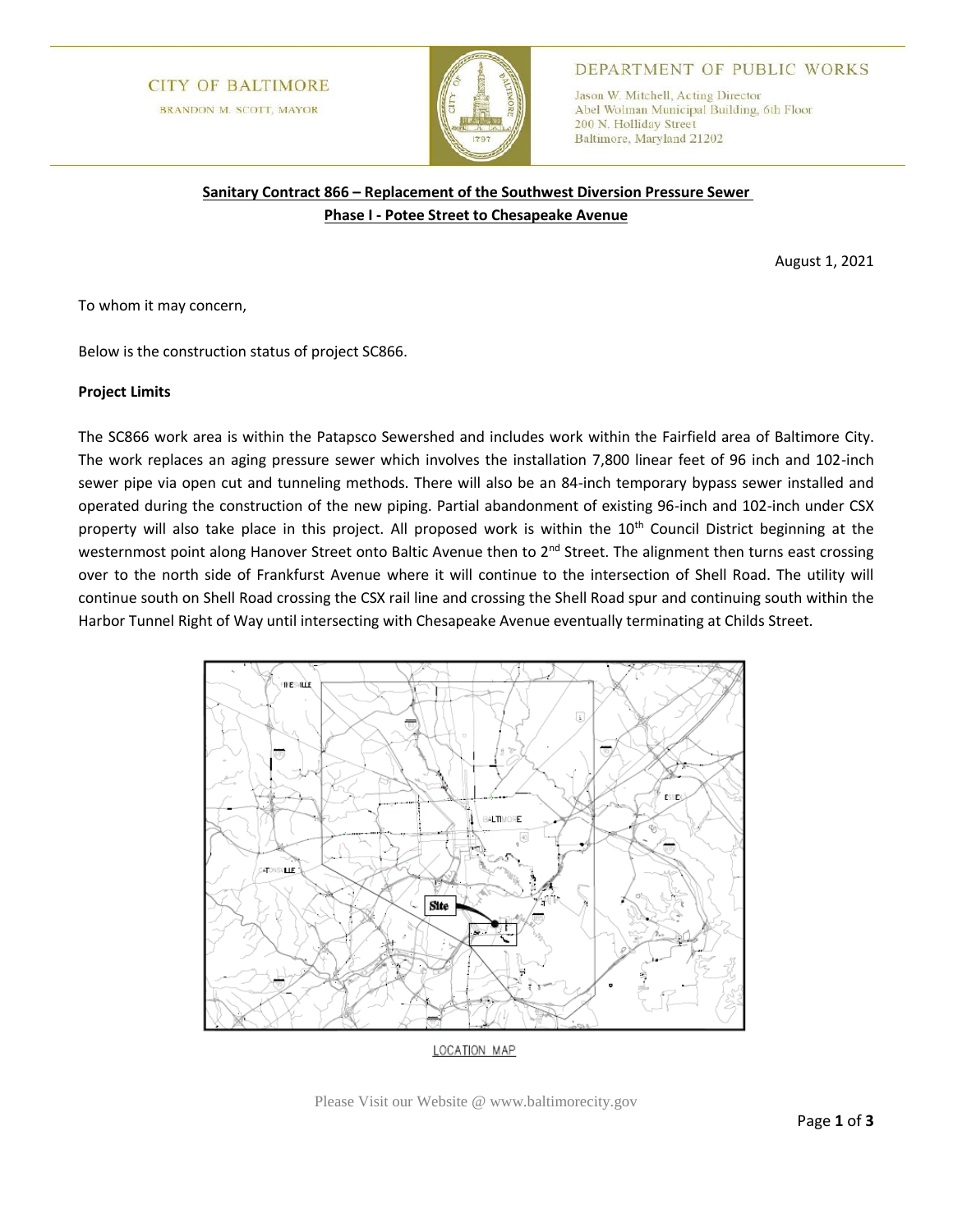# **Figure 1: SC866 Project Map**